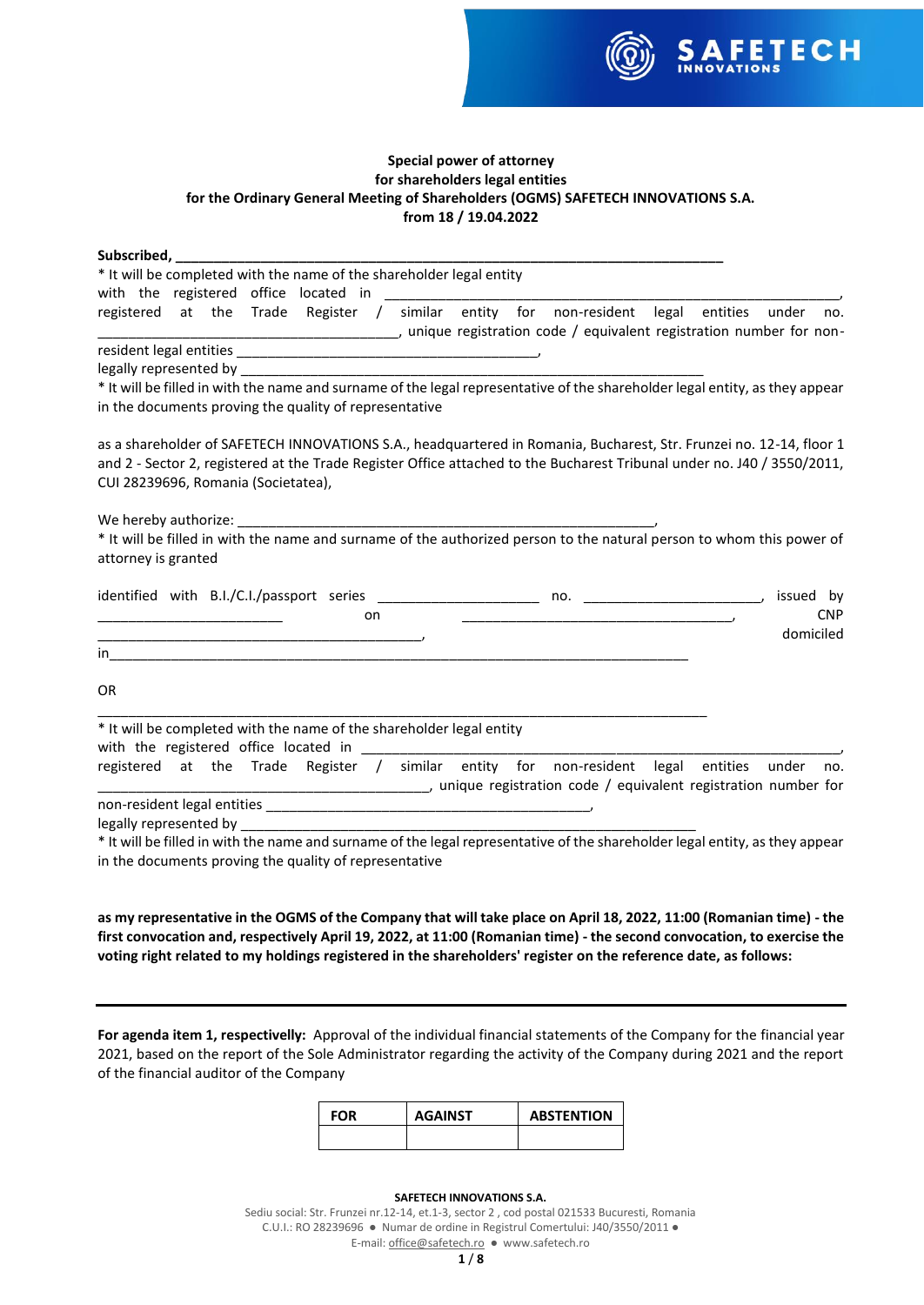

**For agenda item 2, respectivelly:** Approval of the distribution of the **net profit related to the financial year 2021**, in the amount of **RON 6,156,770.65 lei (six million one hundred and fifty-six thousand seven hundred and seventy and 65%)**, as follows:

- a) **Legal reserves** = **RON 370,001 lei (three hundred and seventy thousand one),**
- b) **Granting cash dividends to the shareholders**, in a total amount of **RON 4,156,250 (four million one hundred and fifty-six thousand two hundred and fifty),**
- c) **Profit left undistributed** = **RON 1,630,519.65 (one million six hundred and thirty thousand five hundred and nineteen and 65%);**
- d) **Other reserves** = **0 (zero) lei**.

.

| <b>FOR</b> | <b>AGAINST</b> | <b>ABSTENTION</b> |
|------------|----------------|-------------------|
|            |                |                   |

**For agenda item 3, respectivelly:** Approval of the operation to grant dividends to shareholders, according to point, 2 letter b) of the agenda, of the **registration date (proposal: 09.06.2022**), for the ex-**date date (proposal: 08.06.2022) and for date of payment (proposal: 16.06.2022).**

**FOR AGAINST ABSTENTION**

**For agenda item 4, respectivelly:** Approval of the revenue and expenditure budget of the Company for the financial year 2022

**FOR AGAINST ABSTENTION**

**For agenda item 5, respectivelly:** Adopting the Remuneration Policy of the Board of Directors of SAFETECH INNOVATIONS S.A., and establishing the remuneration of the company's managers accordingly.

| FOR | <b>AGAINST</b> | <b>ABSTENTION</b> |
|-----|----------------|-------------------|
|     |                |                   |

**For agenda item 6, respectivelly: 6.** Approval of the Remuneration Report of the Company's management related to the activity carried out in 2021, in accordance with the provisions of 107 of Law no. 24/2017 regarding the issuers of financial instruments and market operations;

| FOR | <b>AGAINST</b> | <b>ABSTENTION</b> |
|-----|----------------|-------------------|
|     |                |                   |

**For agenda item 7, respectivelly:** Approval of the discharge of the Sole Administrator for the activity related to the financial year 2021

**FOR AGAINST ABSTENTION**

### **SAFETECH INNOVATIONS S.A.**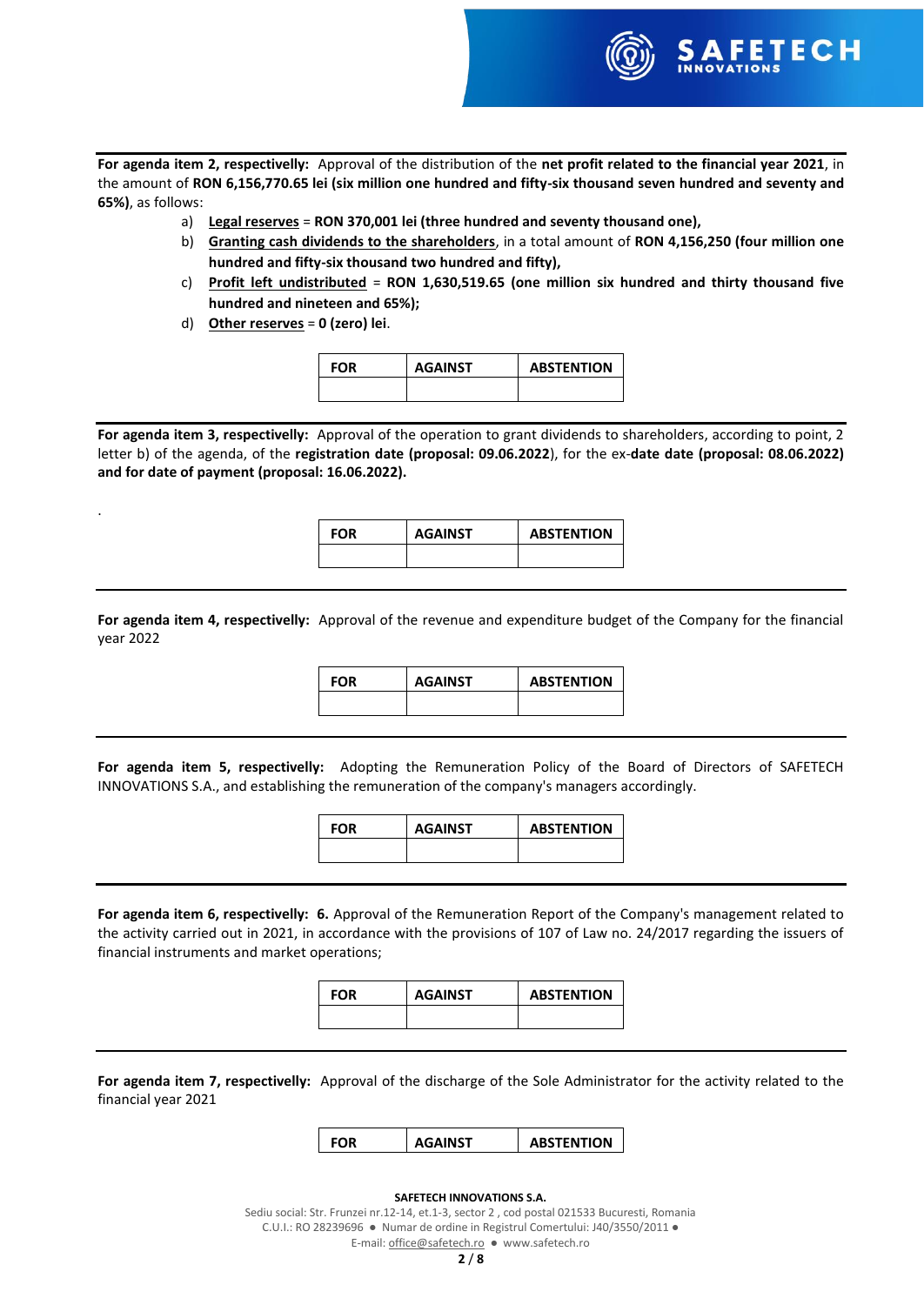

**For agenda item 8, respectivelly:** Under the condition of the adoption of the New Articles of Incorporation of the Company by the EGMS, Informing the shareholders regarding the resignation of the mandate of sole administrator of the Company, Mr. Gansac Victor

*\* This item on the agenda is an information item and is not subject to a vote.*

**For agenda item 9, respectivelly:** Under the condition of adopting the New Articles of Association of the Company to the EGMS, the approval of setting up a board of directors of the Company consisting of 3 (three) members

| FOR | <b>AGAINST</b> | <b>ABSTENTION</b> |
|-----|----------------|-------------------|
|     |                |                   |

**For agenda item 10, respectivelly:** Under the condition of adopting the New Articles of Association of the Company to the EGMS, electing the members of the Board of Directors (of which at least one member will be an independent director), for a term of 2 (two) years from the date of appointment, respectively the date of adoption Ordinary General Meeting of Shareholders of 18/19.04.2022.

\* *The voting option related to this item on the agenda will be indicated in Annex 1 attached to this special proxy form - Expression of the Secret Vote*

**For agenda item 11, respectivelly: :** Approval of the management framework contract for the Members of the Board of Directors

**FOR AGAINST ABSTENTION**

**For agenda item 12, respectivelly:** Approval of the power of attorney of the Board of Directors to sign the mandate contracts to be concluded with the new members. The mandate contract concluded with each of the members of the Board of Directors will be signed in the name and on behalf of the Company by any other member of the Board of Directors

| <b>FOR</b> | <b>AGAINST</b> | <b>ABSTENTION</b> |
|------------|----------------|-------------------|
|            |                |                   |

**For agenda item 13, respectivelly:** Revocation of the mandate of the financial auditor of the Company - Mrs. Dascalu I. Cristina-Ionela - Financial Auditor

\* *The voting option related to this item on the agenda will be indicated in Annex 2 attached to this special proxy form - Expression of the Secret Vote*

**For agenda item 14, respectivelly:** Appointment of the audit firm as auditor - **Baker Tilly Klitou And Partners S.R.L.** legal entity, headquartered in Bucharest, District 2, 42 Pipera street, Office no. 2, Globalworth Plaza, Floor 7, registered

### **SAFETECH INNOVATIONS S.A.**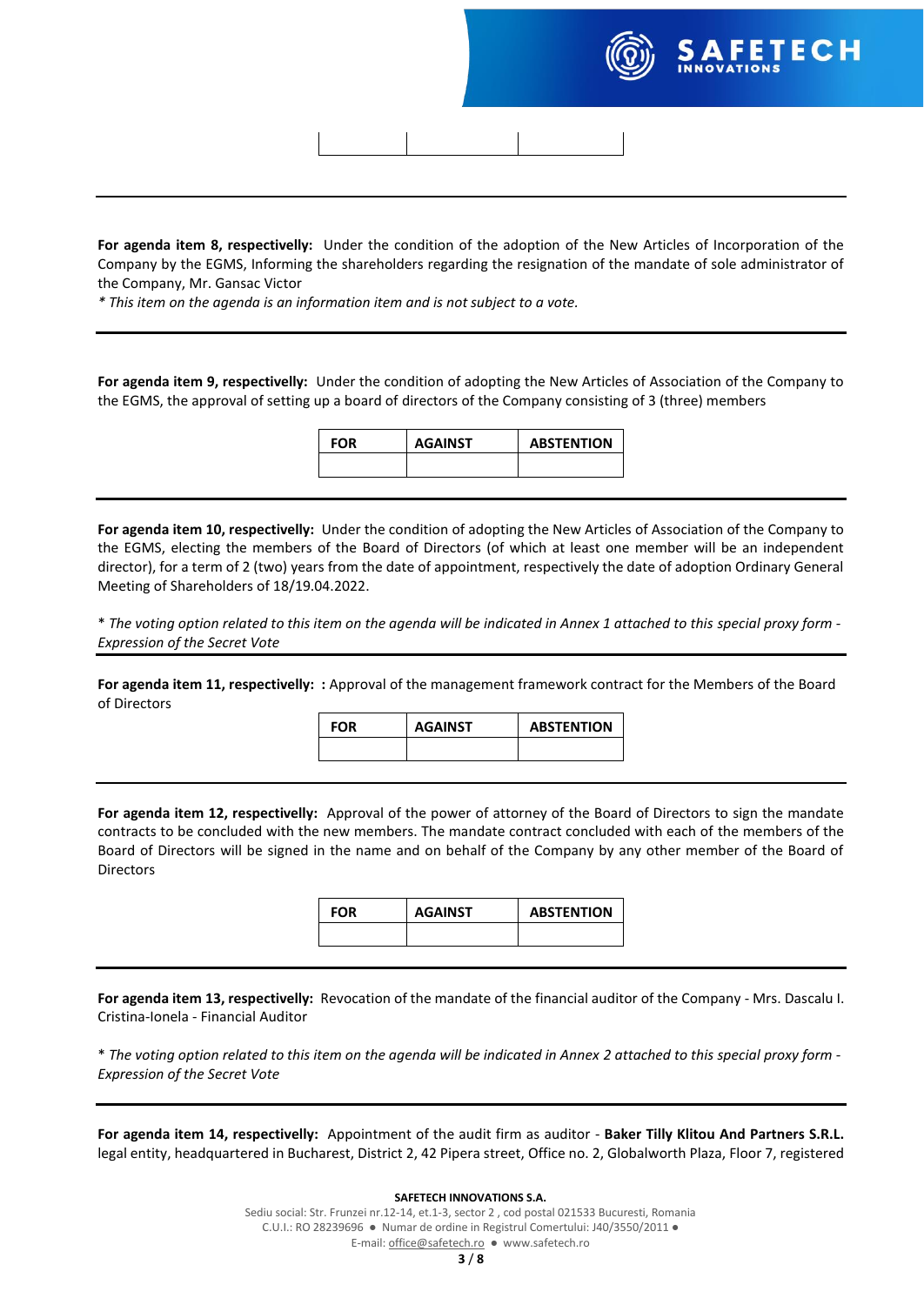with the Trade Register under the Bucharest Tribunal under no. J40/5434/2003, having Unique identification no. 15381680 - for a mandate of 2 (two), from the date of appointment and renunciation of the application of the legal provisions regarding the election and appointment of censors, under the conditions of art. 160 paragraph 1 ^ 2) of Law 31/1990 on companies

\* *The voting option related to this item on the agenda will be indicated in Annex 3 attached to this special proxy form - Expression of the Secret Vote*

**For agenda item 15, respectivelly:** Authorization and empowerment of **Mr. Gansac Victor**, with the right of substitution/sub delegation, in order to sign any documents (including the OGMS decisions and the updated articles of incorporation of the Company that reflect the amendments approved according to the decisions of the ordinary general meetings of April 18/19, 2022) and to undertake any necessary formalities in order to implement, submit, register and publish the OGMS decisions and / or the operations approved by it, including the representation of the Company before any authorities for this purpose

| <b>FOR</b> | <b>AGAINST</b> | <b>ABSTENTION</b> |
|------------|----------------|-------------------|
|            |                |                   |

*Note: Indicate the vote cast by checking with an "X" one of the spaces for "FOR", "AGAINST" or "ABSTENTION". If more than one space is ticked with an "X" or no space is ticked, the respective vote is considered null / not considered exercised.*

### *This special power of attorney:*

*1. is valid only for the OGMS for which it was requested, and the representative has the obligation to vote in accordance with the instructions formulated by the shareholder who appointed him, under the sanction of annulment of the vote by the secretaries of the EGMS meeting;*

*2. the deadline for the registration of special proxies at the Company is April 15, 2022, at 11:00 (Romanian time);*

*3. it is drafted in 3 original copies, of which: one copy remains with the principal, one copy will be handed over to the proxy and one copy will be communicated to the Company;*

*4. is signed and dated by the mandating shareholder; in the case of collective shareholders it is signed by all collective shareholders;*

*5. will be completed by the mandating shareholder in all registered fields;*

*6. contains information in accordance with the Articles of Association of the Company, Law no. 31/1990, Law no. 24/2017.*

*We attach to this special power of attorney:*

*- the certificate of verification, in original or copy conforming to the original, issued by the Trade Register or any other document, in original or in copy conforming to the original, issued by a competent authority of the state in which the subscriber is legally registered, with a seniority of well 30 days before the reference date and which allows the identification of the subscriber in the register of shareholders of SAFETECH INNOVATIONS SA, on the reference date (05.04.2022), issued by Depozitarul Central SA. has not been informed in time about the name of the subscriber's legal representative (so that the shareholders' register at the reference date reflects this), the finding certificate / similar documents mentioned above will have to prove the subscriber's legal representative, and*

*- copy of the identity card of the authorized person (BI or CI for Romanian citizens, or passport, residence permit for foreign citizens).*

*OR*

*- in the case of the authorized legal person, we also attach his certificate, in original or copy conforming to the original,*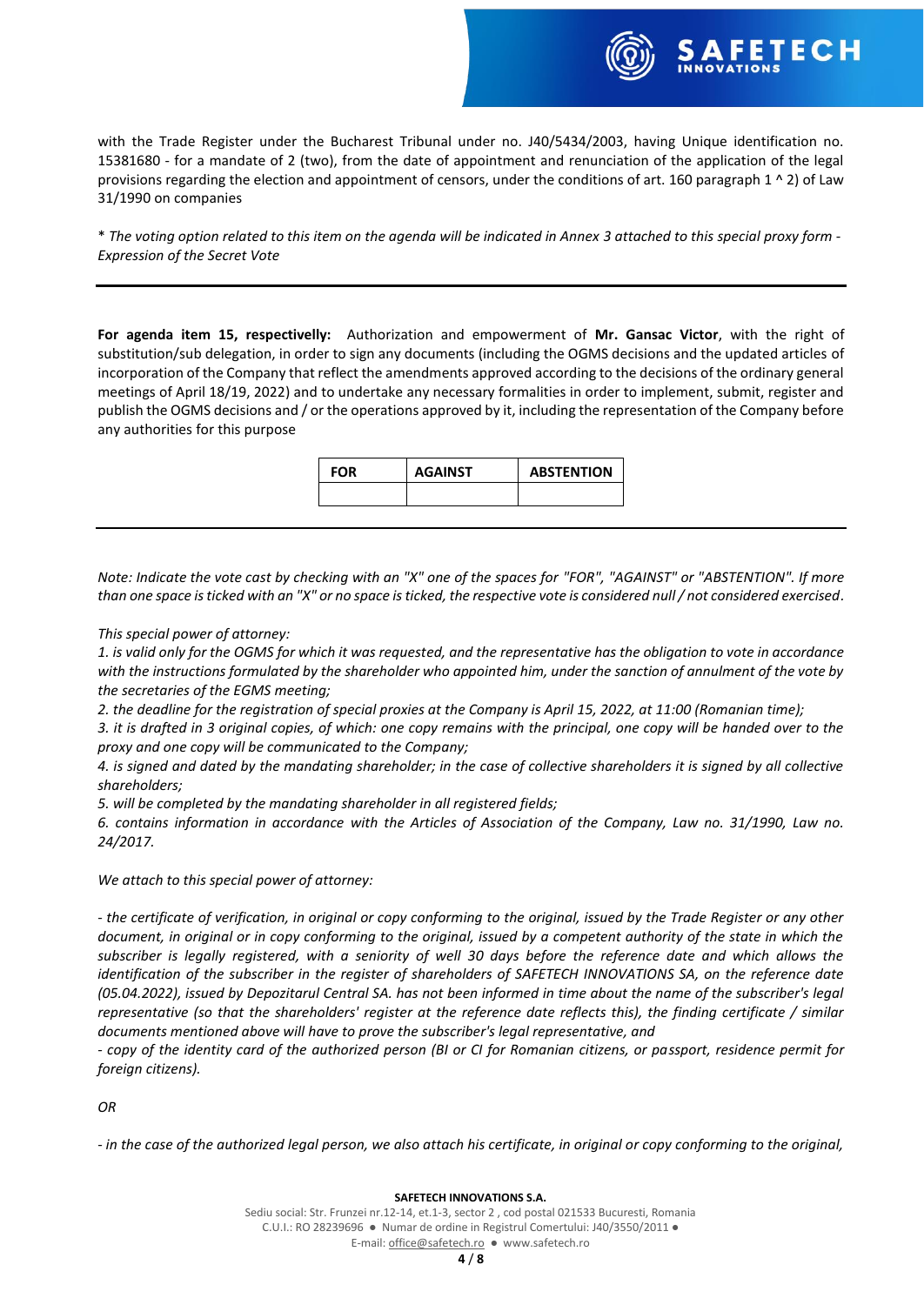

*issued by the Trade Register or any other document, in original or in copy conforming to the original, issued by a competent authority of the state of origin , indicating, among other things, the identity of its legal representative, not more than 30 days before the reference date.*

Date of granting the special power of attorney:

\* In case the shareholder will successively send more than one special power of attorney, the Company will consider that the special power of attorney having a later date revokes the previous special power of attorney (s).

Name of shareholder legal entity:

Name and surname of legal representative:

\* It will be completed with the name of the shareholder legal entity and with the name and surname of the legal representative, clearly, in capital letters

Signature:

\* It will be completed with the signature of the legal representative of the shareholder legal entity and will be stamped, if applicable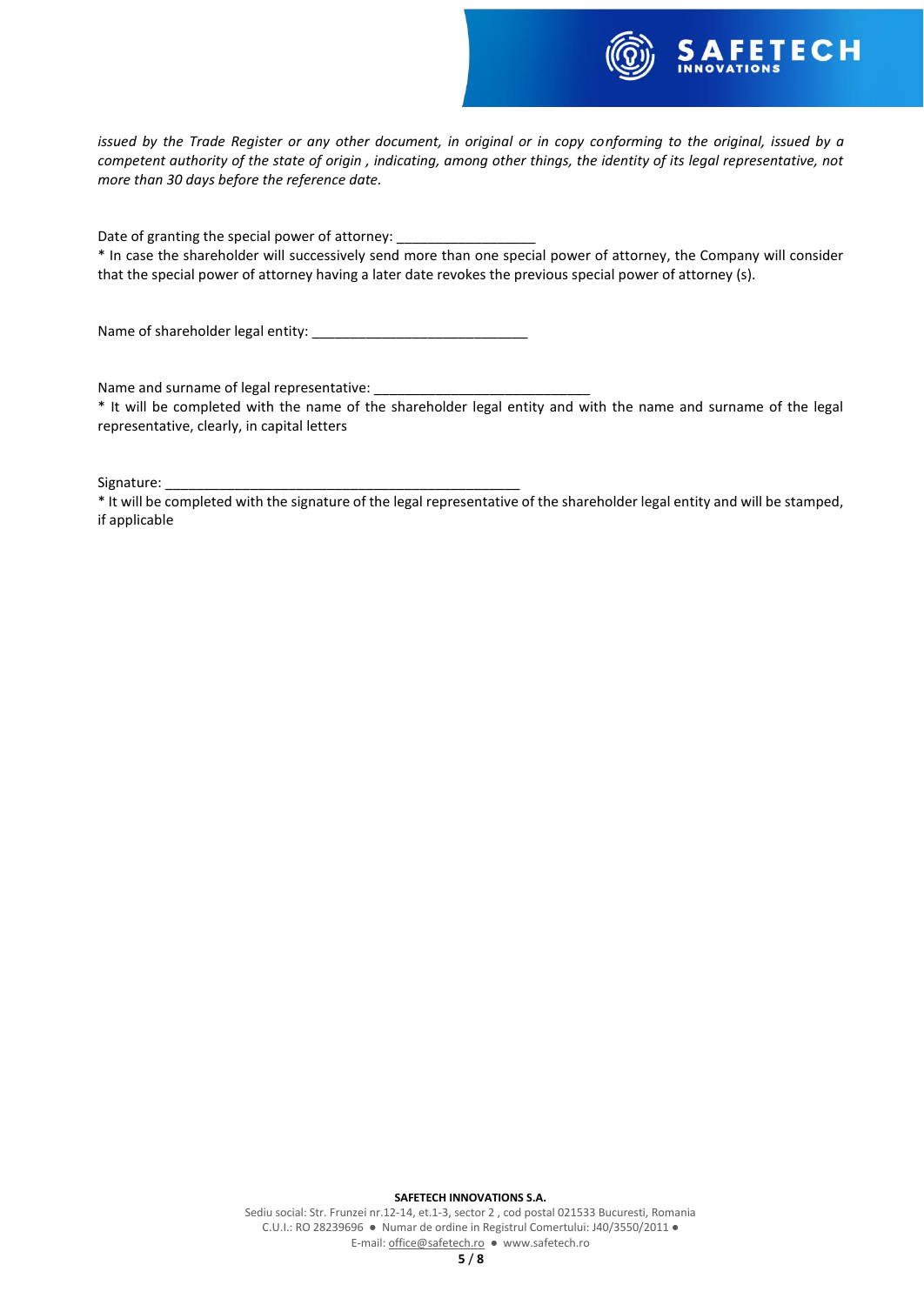

### **Annex 1 - THE SECRET VOTE Related to item 10 on the OGMS agenda**

For agenda item 10, respectively: Subject to the adoption of the New Articles of Association of the Company to the EGMS, the election of the members of the Board of Directors (of which at least one member will be an independent director), for a term of 2 (two) years from the date of appointment, respectively the date of adoption of the Decision of the Ordinary General Meeting of Shareholders of 18 / 19.04.2022.

Election of Mr. **Victor Gansac** as a member of the Board of Directors for a term of 2 years from the date of appointment**.**

| <b>FOR</b> | <b>AGAINST</b> | <b>ABSTENTION</b> |
|------------|----------------|-------------------|
|            |                |                   |

Election of Mr. **Alexandru MIHAILCIUC** in the position of independent member of the Board of Directors for a term of 2 years from the date of appointment.

| <b>FOR</b> | AGAINST | <b>ABSTENTION</b> |
|------------|---------|-------------------|
|            |         |                   |

Election of Mr. **Mircea VARGA** in the position of independent member of the Board of Directors for a term of 2 years from the date of appointment.

| <b>FOR</b> | AGAINST | <b>ABSTENTION</b> |
|------------|---------|-------------------|
|            |         |                   |

*[NOTE 1]: This Annex 1 shall not take effect unless it accompanies the hereby special proxy. (i) If the special proxy is sent by mail or courier services or is deposited at the Company's headquarters, this Annex 1, relating to the expression of the secret vote, shall be printed separately and included in a sealed envelope with the words "EXPRESSION OF SECRET VOTE ", which will accompany the special proxy in the envelope in which it is deposited / transmitted; (ii) If the special proxy is sent by e-mail, this Annex 1 relating to the expression of the secret vote shall be attached by e-mail in a separate document entitled: "EXPRESSION OF THE SECRET VOTE".]*

*[NOTE 2]: this list will be updated according to the proposals made by the shareholders, regardless of their participation, in accordance with the provisions of the section "Right to nominate candidates for the position of member of the Board of Directors" of the convener for the Extraordinary General Meeting , respectively Ordinary Shareholders of Safetech Innovations SA from 18 / 19.04.2022. Thus, the final list of nominations for the position of member of the Board of Directors will be published after 31.03.2022.*

Date of granting the special power of attorney:

\* In case the shareholder will successively send more than one special power of attorney, the Company will consider that the special power of attorney having a later date revokes the previous special power of attorney (s).

Name of shareholder legal entity: \_\_\_\_\_

Name and surname of legal representative:

\* It will be completed with the name of the shareholder legal entity and with the name and surname of the legal representative, clearly, in capital letters

Signature:

### **SAFETECH INNOVATIONS S.A.**

<sup>\*</sup> It will be completed with the signature of the legal representative of the shareholder legal entity and will be stamped, if applicable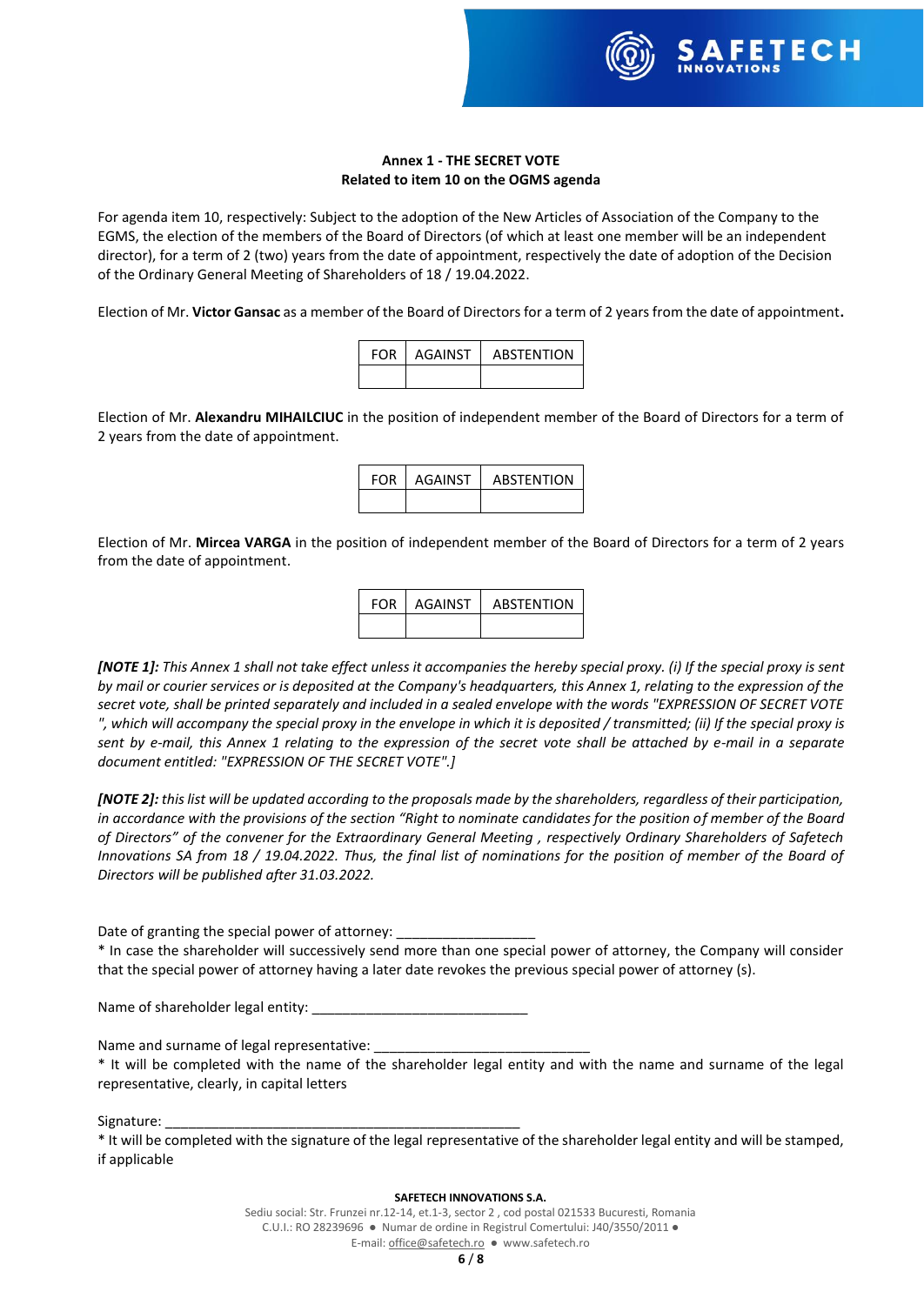

## **Annex 2 - THE SECRET VOTE Related to item 13 on the OGMS agenda**

**For agenda item 13, respectivelly:** Revocation of the mandate of the financial auditor of the Company - Mrs. Dascalu I. Cristina-Ionela - Financial Auditor

| FOR L | AGAINST | <b>ABSTENTION</b> |
|-------|---------|-------------------|
|       |         |                   |

*[NOTE]: This Annex 2 shall not take effect unless it accompanies the hereby special proxy. (i) If the special proxy is sent by mail or courier services or is deposited at the Company's headquarters, this Annex 2, relating to the expression of the secret vote, shall be printed separately and included in a sealed envelope with the words "EXPRESSION OF SECRET VOTE ", which will accompany the special proxy in the envelope in which it is deposited / transmitted; (ii) If the special proxy is sent by e-mail, this Annex 2 relating to the expression of the secret vote shall be attached by e-mail in a separate document entitled: "EXPRESSION OF THE SECRET VOTE".]*

Date of granting the special power of attorney:

\* In case the shareholder will successively send more than one special power of attorney, the Company will consider that the special power of attorney having a later date revokes the previous special power of attorney (s).

Name of shareholder legal entity:

Name and surname of legal representative:

\* It will be completed with the name of the shareholder legal entity and with the name and surname of the legal representative, clearly, in capital letters

Signature:

\* It will be completed with the signature of the legal representative of the shareholder legal entity and will be stamped, if applicable